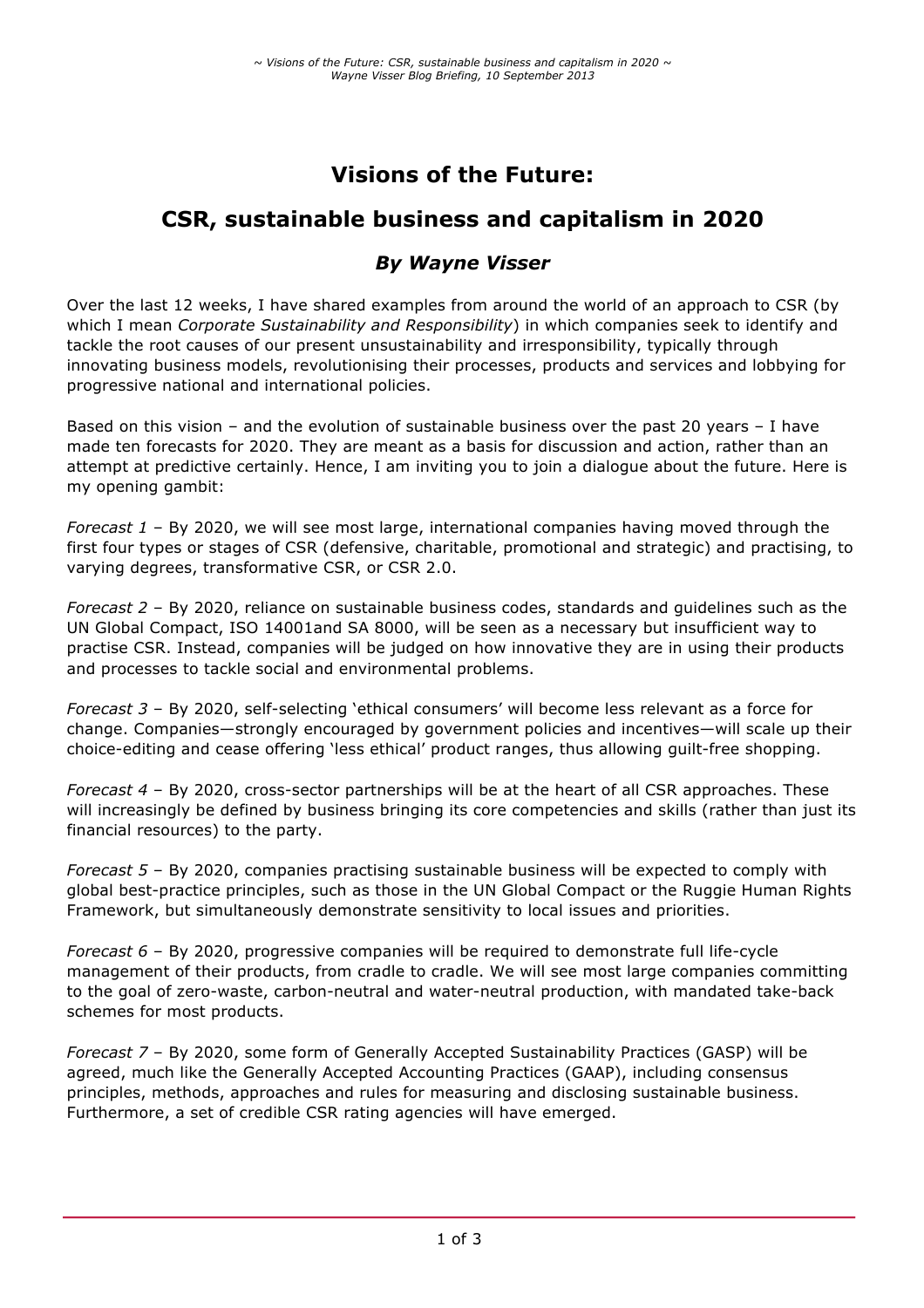*Forecast 8* – By 2020, many of today's sustainable business practices will be mandatory requirements. However, CSR will remain a voluntary practice – an innovation and differentiation frontier – for those companies that are either willing and able, or pushed and prodded through nongovernmental means, to go ahead of the legislation to improve quality of life around the world.

*Forecast 9* – By 2020, corporate transparency will take the form of publicly available sets of mandatory disclosed social, environmental and governance data—available down to a product lifecycle impact level—as well as Web 2.0 collaborative sustainable business feedback platforms, WikiLeaks-type whistle-blowing sites and product-rating applications.

*Forecast 10* – By 2020, CSR will have diversified back into its specialist disciplines and functions, leaving little or no sustainable business departments behind, yet having more specialists in particular areas (climate, biodiversity, human rights, community involvement, etc.), and more employees with knowledge of how to integrate CSR issues into their functional areas (HR, marketing, finance, etc.).

These forecasts all suggest a transformational agenda for sustainable business, or CSR. I call this CSR 2.0, but the labels do not matter; the substance of the change matters. However, underlying these trends is an even more potent shift, which is an evolution from our winner-takes-all shareholder-driven model of capitalism to what we might call Sustainable and Responsible Capitalism, or Purpose-Inspired Capitalism.

For me, this means testing all economic activity against five principles:

- 1) *Productive investment* Ensuring that money is channelled towards productive investments and not into speculative trading in the casino economy, as the Co-operative Bank has demonstrated successfully.
- 2) *Long termism* Understanding that real wealth is created by taking a long-term perspective, including the needs of future generations, as Al Gore's Generation Investment and Warren Buffet's Berkshire Hathaway practice.
- 3) *Transparency* Embracing transparency in revenues and social and environmental impacts, in line with the Global Reporting Initiative, International Integrated Reporting Council, Carbon Disclosure Project and Extractive Industries Transparency Initiative (EITI).
- 4) *Full cost accounting* Internalising social and environmental costs (externalities), through taxes (e.g. on carbon and pollution) and social and environmental profit & loss accounts, such as Puma is pioneering.
- 5) *Social inclusion* enacting Michael Porter and Mark Kramer's concept of creating shared value, and Stuart Hart and C.K. Prahalad's model of serving the bottom of the pyramid (BOP) markets, as demonstrated by the BOP 2.0 Protocol.

We live in exciting times – a true period of bifurcation. We live on the cusp of the post-industrial revolution, and for the first time, we can finally glimpse what a new model of sustainable business and purpose-inspired capitalism could look like.

But as with so many things in life, the quest for a sustainable future is like a wheelbarrow. The only way we will make progress is if we pick it up and push forward. And the only way we will motivate people to join us in this effort is if they believe in what we are building.